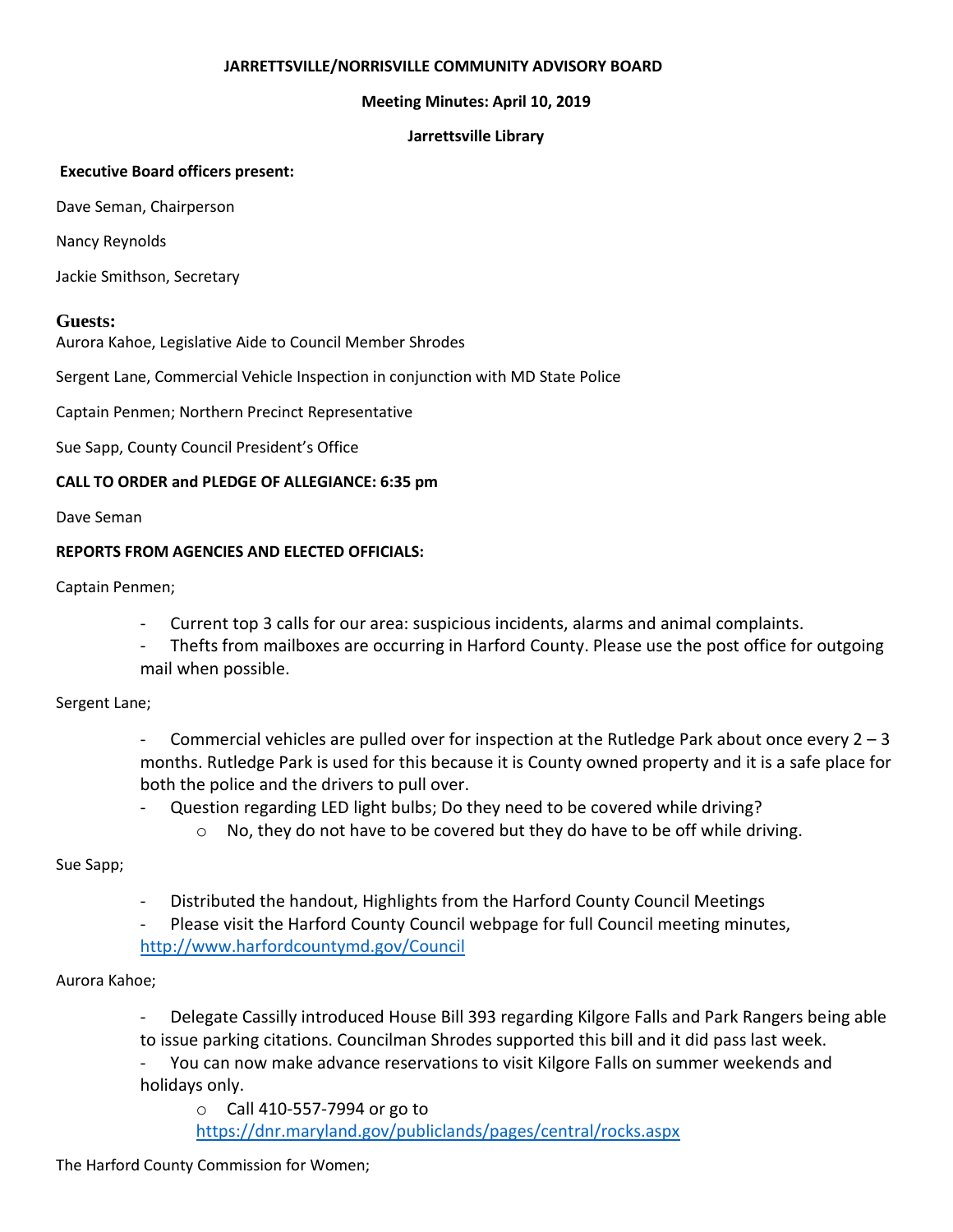Community Conversation Series on Human Sex Trafficking

- Free in-depth discussion featuring representatives from law enforcement, victim services and victims.

- Monday April 29, 2019, 6:30 8:00 pm
- New Destiny Evangelistic Church, 2080 Trimble Road Edgewood, MD 21040
- RSVP is encouraged,
	- o call Kristy Heim, 410-638-3389 or email, [klheim@harfordcountymd.gov](mailto:klheim@harfordcountymd.gov)

#### **Speaker:**

None

## **OLD BUSINESS:**

Jim Torre, Stop Transource Powerlines Harford County;

Please attend the Maryland Public Input Hearing with the Public Service Commission on April 27<sup>th</sup>, 11 am at North Harford High School. Our neighbors need a large attendance to show our community support. This is only the first project planned for Harford County. If we cannot stop this project more transmission line projects will be planned for our preserved farmland.

- Aurora Kahoe; Patti Hankins stressed at the Whiteford CAB Meeting that is project will actually increase our energy costs in this area.
- $-$  \*\* Please see the attached letter regarding the April 27<sup>th</sup> hearing from Stop Transource Powerlines Harford County.
- Please sign up for important notices by emailing, [stoptransourceiec@gmail.com](mailto:stoptransourceiec@gmail.com)
- Follow the group on Facebook, Stop Transource Power Lines Harford County, MD

## **BOARD OF EDUCATION:**

Nancy Reynolds;

- Board is currently waiting for the Harford County budget to be announced. If the education cuts go through as planned our class sizes will increase and Harford County already has the largest class sizes in the State of Maryland.

## **ADOPTION OF MIUNUTES FROM PREVIOUS MEETING:**

Dave Seman;

o Minutes from our March 13, 2019 meeting were approved by the Executive Board members.

o Our past meeting minutes can be viewed on the County website at,

<http://www.harfordcountymd.gov/1634/Jarrettsville-Norrisville>

o We also email minutes to our email list. Please let us know if you would like your email added to our mailing list.

#### **NEW BUSINESS:**

Shane Smithson;

Pond View Farm Market Community Input Meeting will be held April 11, 2019, 6 pm at the Norrisville Rec Center Community room.

Dave Seman;